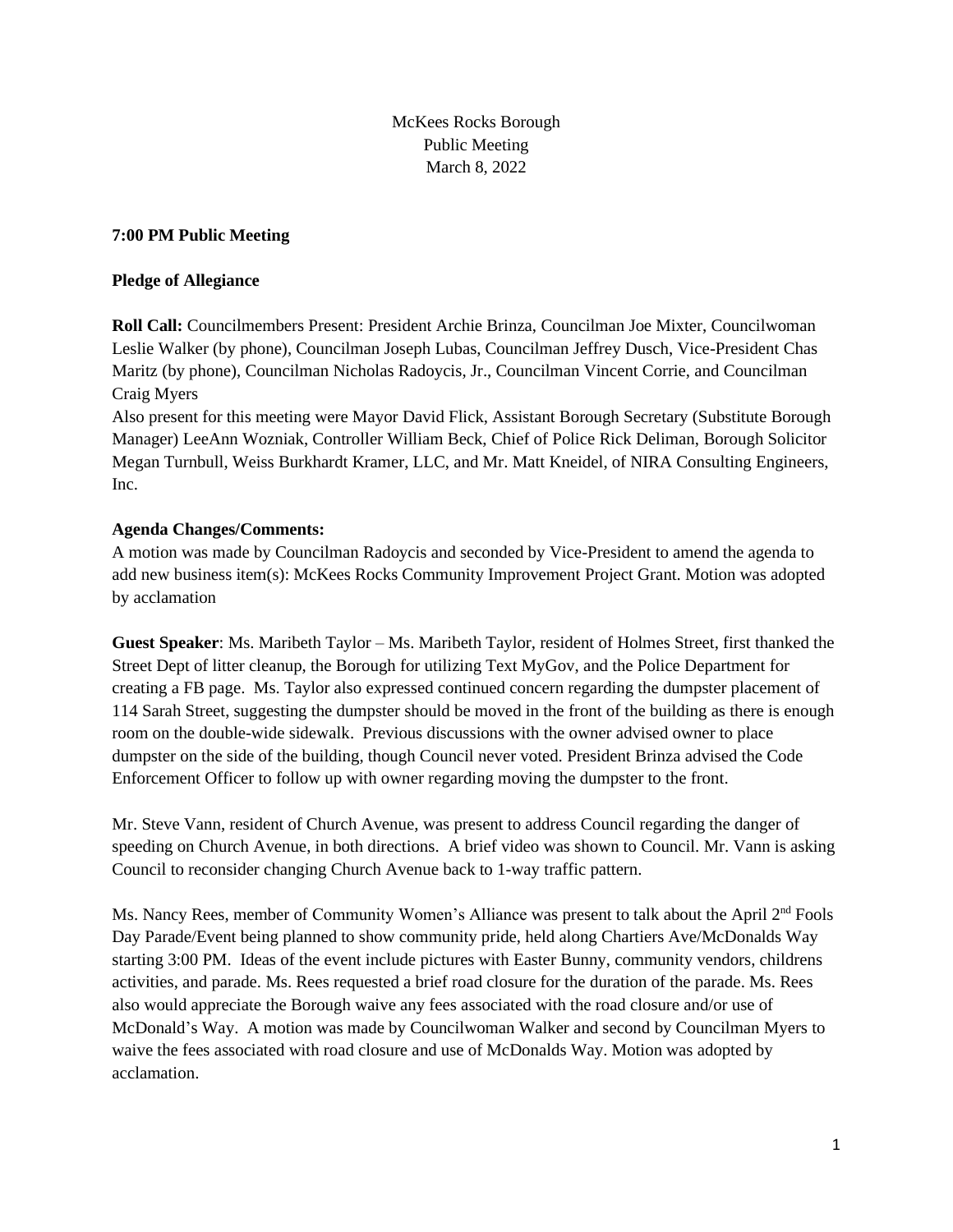Mr. David Hamilton, resident of 3<sup>rd</sup> Street was present to express his continued concern of the sewage issue at 904 3<sup>rd</sup> Street stating that even though water utility is shut off, the occupants are using bottled water and the problem still exists off sewage run-off when it rains. Solicitor Turnbull responded saying there is a plan in place to continue troubleshooting the issue with the Street Department and our Engineering Firm.

## **Reports:**

--- Borough Engineer: Capsule Report discussed during March 1, 2022 Council Workshop Meeting **Action Items:** 

- a.) A motion was made by Vice-President Maritz and second by Councilwoman Walker to approve Pay Application No. 1 to Osiris Enterprises, in the amount of \$39,700.00 for Leonard Street sewer project, from the ARPA Relief COVID Grant funds. Motion was adopted by acclamation.
- b.) A motion was made by Councilman Myers and second by Councilman Mixter to accept Nate Brown Demolition as apparent low bidder for 114 Margaret Street Demolition, in the amount of \$12,909.00. Motion was adopted by acclamation.

● McKees Rocks Police Department– Chief Deliman read the monthly activity report for February 2022. A copy of the report is on file at the Borough Manager office. President Brinza presented the Chief of Police an anonymous \$1,000 donation.

● McKees Rocks Independent Volunteer Fire Department – VFD Chief Donald Baird read the monthly activity report for February 2022. A monthly activity report was also provided by the Presston VFD for February 2022, read by Assistant Borough Secretary Wozniak. A copy of the report is on file at the Borough Manager office.

● Mayors Report: Mayor David Flick reminded all in attendance that March is Women's History Month. He also discussed participating in the newly elected officials' course/classes, commenting all newly elected officials should look into it's a great opportunity. Lastly, Mayor Flick talked about attending a prayer service on 02/24/2022 at a local Ukrainian Church that it was a very touching experience.

● Borough Manager: Substitute Borough Manager Wozniak reported the borough's bank account transfers from PNC Bank to FNB is in process, the 2020 audit is complete, the 2021 Liquid Fuels reports have been submitted to PennDOT, and the 2021 audit is pending to start in April 2022.

● Borough Solicitor: Borough Solicitor Turnbull provided Council with multiple updates: The 2020 audit is now complete and we can continue to process the paperwork and advertise for the TAN Loan if Council chooses to do so – after discussion, Council agreed to move forward and propose to close the TAN loan during April 2022. Solicitor Turnbull also discussed the CSX Easement Agreement/Invoice – part of the West Carson Ext Project, indicating the invoice would need paid once easement in complete. Solicitor Turnbull briefly mentioned a meeting will be held with the Boys and Girls Club soon to discuss future use of the property, as property has been vacant for over a year and the Borough of McKees Rocks holds title to the property.

**Action Items:** 

a.) A motion was made by Councilman Myers and second by Councilman Mixter to approve the CSX Easement Agreement and pay the CSX invoice in the amount of \$15,750.00 through the FNB CSX account. Motion was adopted by acclamation.

b). A motion was made by Councilman Myers and second by Councilman Mixter to approve the Allegheny County Housing Authority Easement & Right of Way Agreement for Sanitary Sewer Facilities. Motion was adopted by acclamation.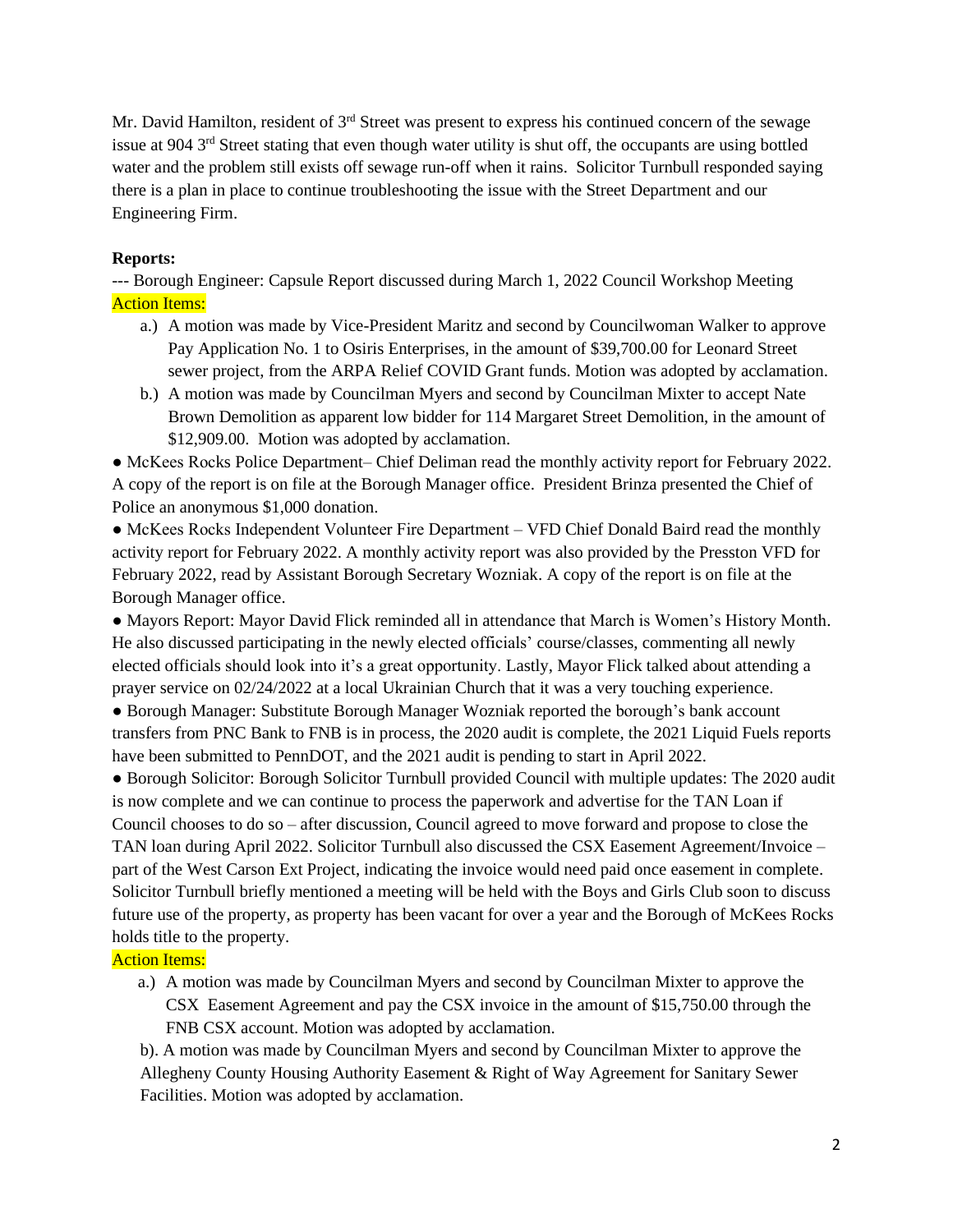c.) A motion was made by Councilman Myers and second by Councilman Mixter to approve the DEP Consent Order Agreement and Resolution Exhibit D. Once further discussed, Councilman Radoycis motioned to rescind his vote for approval and have Council reconsider the original motion, followed by a second by President Brinza. Roll Call requested, resulting in 9-0 to not pass the DEP Consent Agreement and Resolution Exhibit D.

● Code Enforcement Officer: Mr. Zac Cummings, Code Enforcement Officer read the monthly Code Enforcement activity report for February 2022, and a copy is on file at the Borough Manager's office.

**Reading of the Minutes:** A motion was made by Councilman Mixter and second by Councilwoman Walker to approve the public meeting minutes of February 8, 2022. Motion was adopted by acclamation.

**Controllers Report**: As of February 28, 2022, General Fund, both income and expenses have an annual budget of \$4,741,650.00. Income was \$474,797.84 or 10.01% of the budgeted income. Expenses totaled \$632,216.92 or approximately 13.3% of the budgeted expenses. Balance in the General Fund Checking Account as of February 28, 2022 was \$493,790.65.

As of February 28, 2022, Sewer Fund, both income and expenses have an annual budget of \$2,209,000.00. Income was \$469,615.12 or 21.26% of the budgeted income. Expenses totaled \$43,701.98 or 1.98 % of the budgeted expenses. Balance remaining in the Sewer Fund as of February 28, 2022 was \$836,925.77

Liquid Fuels Account: Balance in the Liquid Fuels account as of February 28, 2022 was \$318,598.47.

A motion was made by Councilman Myers and second by Councilman Mixter to accept the Controllers Report. Motion was adopted by acclamation.

**Bills:** A motion was made by Councilman Myers and second by Councilman Corrie to pay the bills. Motion was adopted by acclamation.

# **Agenda Voting:**

- **1. Public Safety Committee (Chas Maritz, Chair)**
	- **a.)** A motion was made by Councilman Radoycis and second by Councilwoman Walker to approve the updated McKees Rocks Police Department Use of Force Policy. Motion was adopted by acclamation.
	- **b.)** A motion was made by Councilman Radoycis and second by Councilman Mixter to approve the McKees Rocks Police Department Search and Seizure Procedures Policy. Motion was adopted by acclamation.
	- **c.)** A motion was made by Councilman Radoycis and second by Councilwoman Walker to approve the handicap parking application for tenant residing at 1014 Chartiers Avenue. Motion was adopted by acclamation.
	- **d.)** New Business: Church Avenue Change from current 2-way traffic pattern back to 1 way traffic (tabled from February 2022 meeting) President Brinza requested roll call, resulting in 8 No, 1 Yes (Walker). Motion carries to keep Church Avenue 2-ways. Councilman Radoycis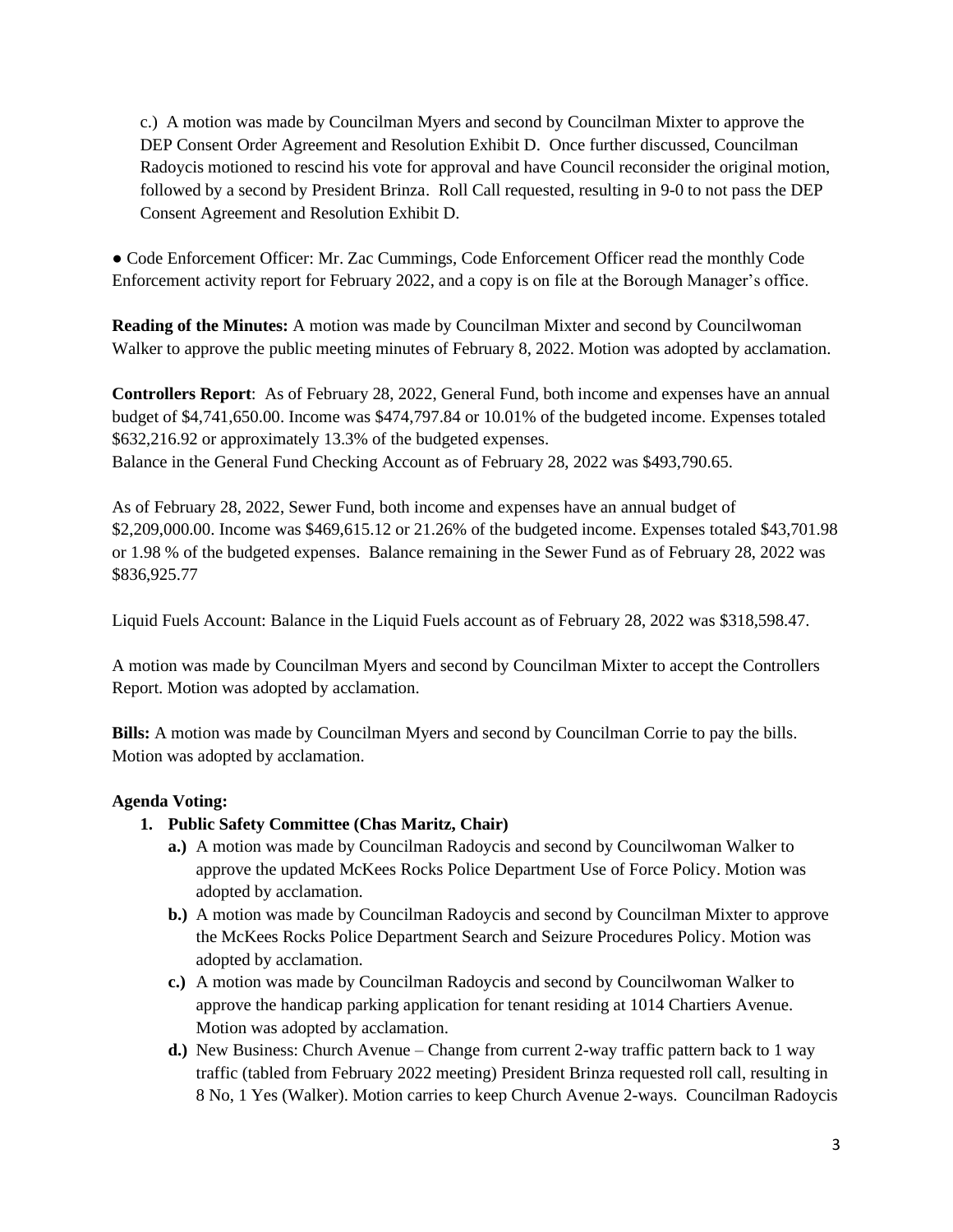'then motioned to place stop signs on Church Avenue, to slow down the speeders. Borough Solicitor Turnbull needs to look up PennDOT laws to see if stop signs can be placed in the middle of a street. Vice-President Maritz motioned to table this vote until Solicitor Turnbull researches.

### **2. Finance and Administration Committee (Nick Radoycis, Chair)**

- a.) A motion was made by Councilman Corrie to authorize advertisement of the part-time janitorial position at 20 hours week, increasing wage from \$15/hour (previously discussed) to \$17/hour. Councilman Mixter second the motion. Motion was adopted by acclamation.
- b.) A motion was made by Councilman Corrie and second by Councilman Radoycis to approve amendment of 2022 Borough Fee Schedule, Section: Building and Construction Permit fees to reflect borough administrative fees are 10% of total CEA cost. Motion was adopted by acclamation.
- c.) A motion was made by Councilman Myers and second by Councilman Mixter to authorize Creditech to process lien filings of delinquent sewage accounts, contingent upon approval pf revised Creditech Agreement Addendum and Resolutions. Motion was adopted by acclamation.
- d.) \*\*\* Agenda Addition<sup>\*\*\*</sup> A motion was made by Councilman Mixter and second by Councilman Radoycis to approve the McKees Rocks Community Improvement Project Grant Resolution in the amount of \$708,324.00. Motion was adopted by acclamation.

## **3. Parks and Recreation Committee (Joe Mixter, Chair)**

Councilman Mixter commented that 3rd Street Park (Bottom portion) will soon be revitalized, as part of the grant received last year, weather pending.

New Business: - Sto-Rox Little Vikings Request Letter to use Ranger's Field for 2022 - Tabled until April 2022 meeting, Council needs to gather more information regarding request.

#### **4. Real Estate Committee (Leslie Walker, Chair) – N/A**

- **5. Public Works Committee (Archie Brinza, Chair)** President Brinza commented the Street Department is reloaded with salt supply. The Street Department will begin asphalting pot holes once the asphalt materials are available for purchase (plant currently still closed).
- **6. Borough Association (Craig Myers, Chair)** N/A
- **7. Char-West COG (Joe Mixter, Chair)** –
- **8. Borough Development (Craig Myers, Chair)** N/A
- **9. Codification Committee (Elizabeth Delgado, Chair)** N/A

#### Old Business

a.) Borough Website – Follow-up to March 1, 2022 Council Workshop Discussion